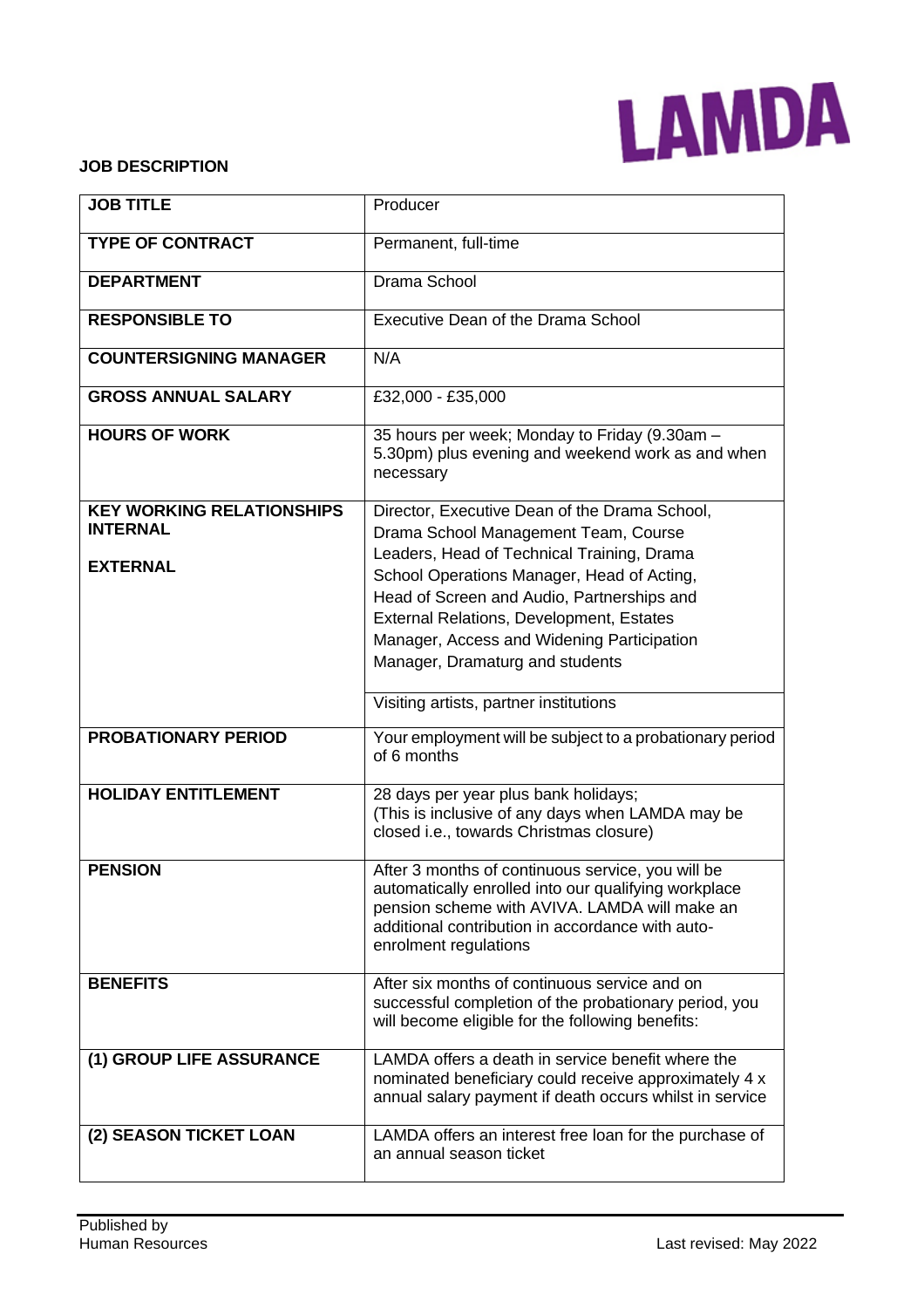| (3) EMPLOYEE ASSISTANCE | LAMDA offers an employee assistance programme          |
|-------------------------|--------------------------------------------------------|
| <b>PROGRAMME</b>        | (EAP) which is confidential and easy to access. This   |
| week.                   | service is available to staff 24 hours a day, 7 days a |

## **JOB PURPOSE**

The Producer plays an integral role in the development, management and delivery of all of LAMDA's public productions (approximately 21 annually) with students, and internal artist led projects from first idea to final performance. Along with the Director, The Producer has lead responsibility for managing external creative relationships with theatre artists.

The Academy delivers world class acting and technical theatre training programmes. Our artist led projects and productions are key learning experiences in the development of next generation actors, directors, technicians and theatre artists.

The purpose of the role is to deliver the artistic goals and financial aims developed by the Director in such a way that the artists, the budget, the schedule, the students and the audience are all seamlessly and productively inter-connected. The Producer is also responsible for modelling and teaching about best practice in the delivery of theatre on a variety of scales and platforms.

## **DUTIES AND RESPONSIBILITIES**

• Sustainability

### **Strategic Planning**

- With the Head of Actor Training, Head of Technical training and Course leaders plan all external facing work across all our platforms
- Negotiate and contract all freelance Artists for external facing productions, Artist Led Projects, Writers, Directors Designers, Lighting and Sound and Video Designers, Movement Directors, Choreographers and Musical Directors
- Develop and maintain LAMDA's Knowledge Data Base of exciting Theatre Artists and Practitioners and Alumni Practitioners
- Put together creative teams and projects that are diverse and representative of the widest range of people and experience
- Develop industry partnerships to elevate the creative possibilities for Student work and learning experiences

#### **Productions and Projects**

- Induct all Freelance artists and Creative Teams in the building and familiarise them with LAMDA's commitment to Ensemble, Inclusion and Anti Racism
- Programme with the Head of Actor training and Course Leaders all Internal Freelance Artist Led Projects
- Contract all Freelance Artists for internal projects
- Coordinate Reflection Week evaluation, alongside Course Leaders, of all projects for all Artists with students
- Plan and Schedule the Production weeks and Performances for Work in all our theatre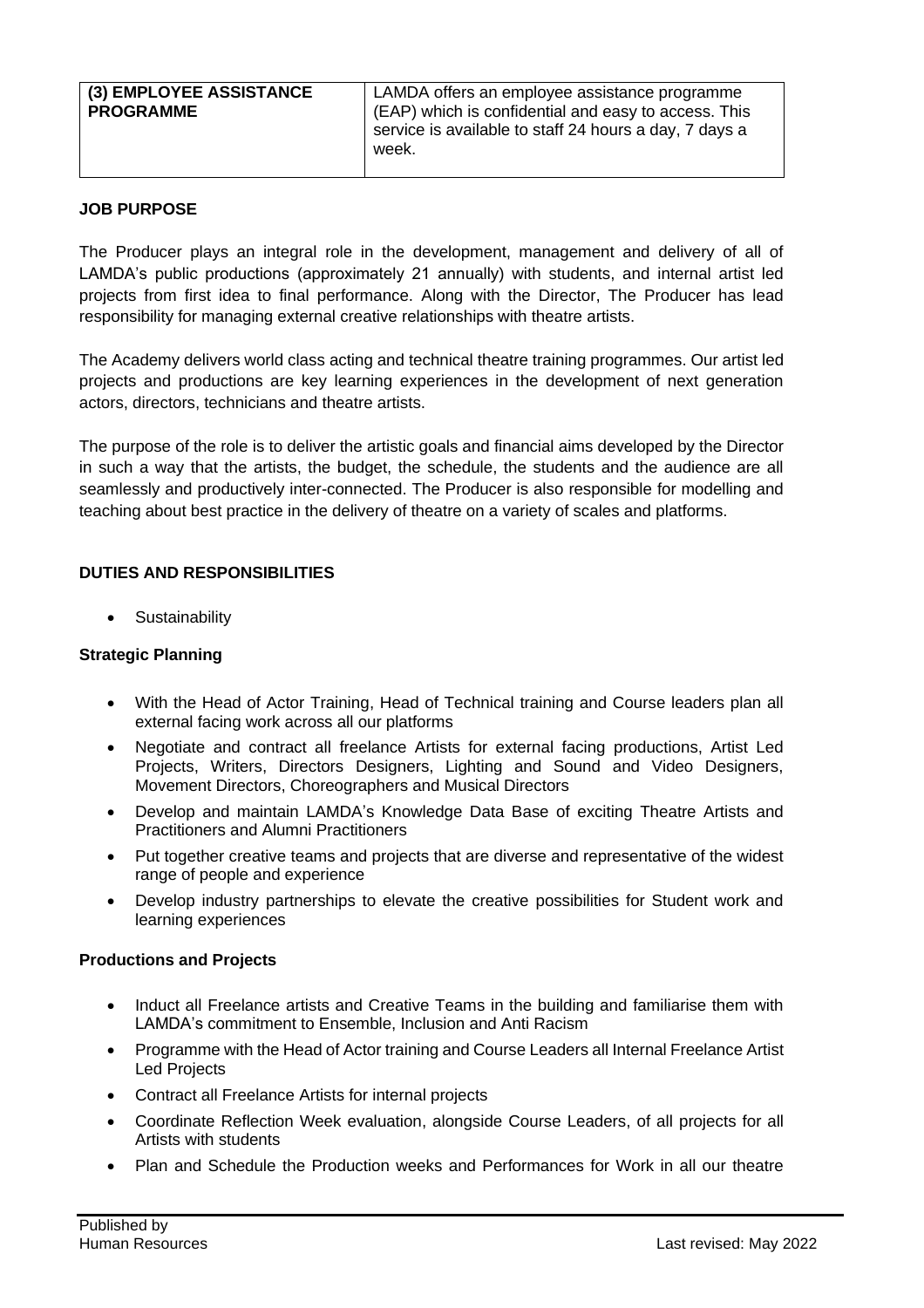spaces

- Support the Production and Technical Department in the learning and management of Student Production Managers
- Coordinate all design presentation meetings with Technical Departments and Student Teams
- Supervise Student Producers
- Support development of curriculum relating to producing
- Contribute and coordinate Professional Development Insight Sessions for Acting and PTASS Programmes
- Coordinate Artist Development course sharings and scratch nights LAMDA Lab, oversee MISH MASH
- Produce LAMDA Graduate Ensemble Projects
- Student, Staff and resource management
- Manage the budgets and staffing for all external facing productions
- Manage the Freelance Artists' and Writers' Budget
- Ensure every project has the right level of resource. To manage and deliver each production in accordance with the creative vision of each artistic team, in line with the budget and timescale available, whilst setting best practice for environmental sustainability wherever possible
- Deliver co learning experiences for Student Producers and provide feedback
- Evaluate all External facing work with Acting and PTASS Students

#### **General**

- To develop contacts nationally and internationally to achieve increased awareness of LAMDA as a training and artist development organisation
- To keep abreast of developments in all aspects of contemporary theatre practice
- To be an active and supportive member of the Drama School staff team
- To contribute to the work of LAMDAs Equality and Diversity Group and help develop and implement the Anti Racism Action Plan
- To help develop a Sustainability Action Plan for LAMDA with Course Leaders and Senior Management Team
- To be familiar with and abide by all LAMDAs Policies including, but not limited to, our Equal Opportunities policy, Dignity at Work policy and Health and Safety Policy
- To undertake any other duties as appropriate to the post and as agreed with the Executive Dean of the Drama School and Head of Actor Training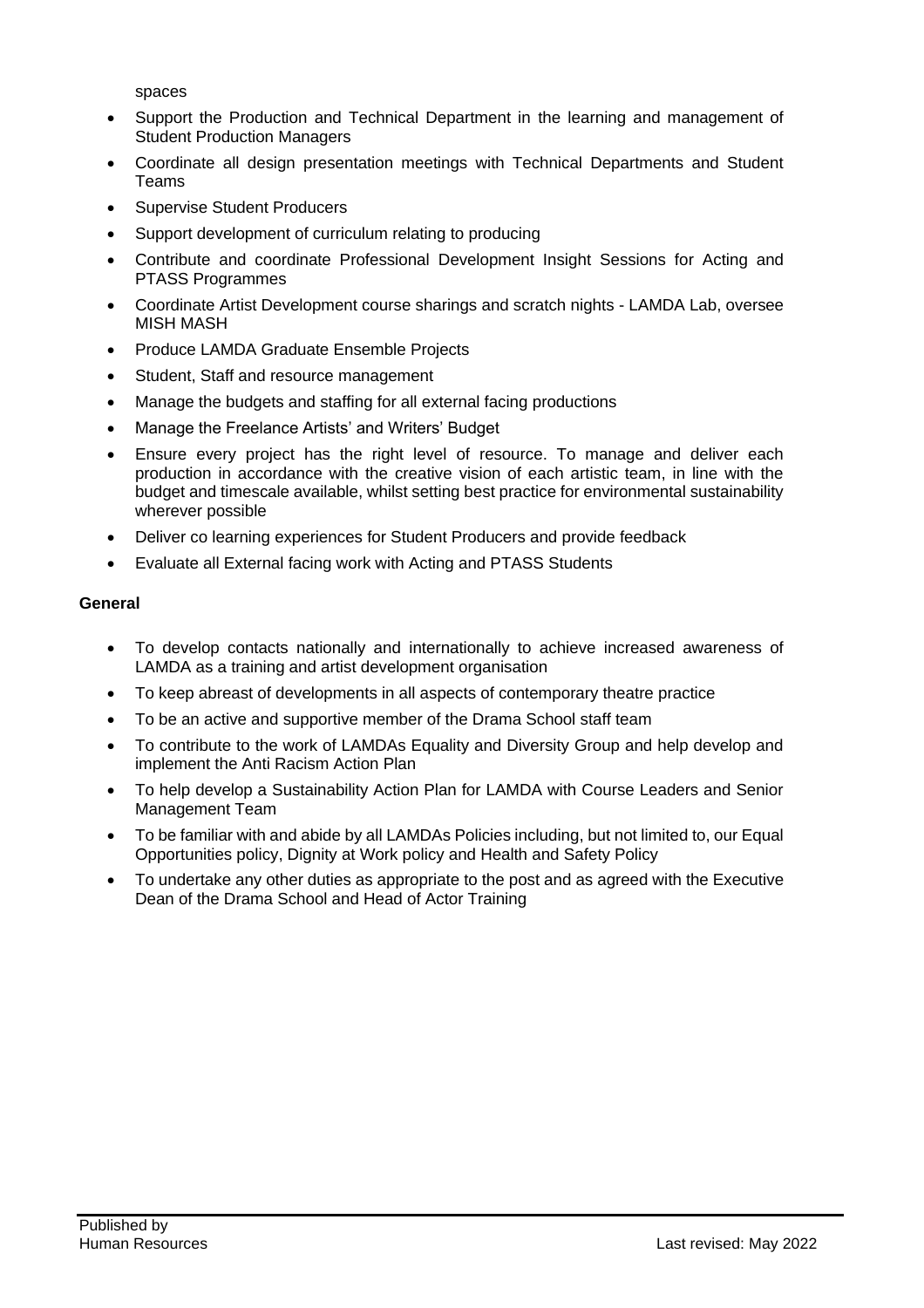# **PERSON SPECIFICATION**

|                                    | <b>ESSENTIAL</b>                                                                                                                                                     | <b>DESIRABLE</b>                                                        | <b>METHOD OF</b><br><b>ASSESSMENT</b> |
|------------------------------------|----------------------------------------------------------------------------------------------------------------------------------------------------------------------|-------------------------------------------------------------------------|---------------------------------------|
| <b>SKILLS/</b><br><b>ABILITIES</b> | -Manage multiple complex projects<br>-Communicate complex knowledge<br>clearly, both orally and in writing.                                                          |                                                                         | Resume/<br>Interview                  |
|                                    | -Deal with multiple stakeholders<br>across a range of fast-moving<br>projects.                                                                                       |                                                                         |                                       |
|                                    | -The ability to create and maintain an<br>inclusive and safe learning<br>environment for all students                                                                |                                                                         |                                       |
|                                    | -Ability to work and learn alongside<br>students in co-creation                                                                                                      |                                                                         |                                       |
|                                    | -Ability to organise own time<br>effectively, so as to meet deadlines<br>and manage competing priorities                                                             |                                                                         |                                       |
|                                    | -Good analytical skills and the ability<br>to respond to problems                                                                                                    |                                                                         |                                       |
|                                    | -Good IT skills, especially MS 365 and<br>accounting applications                                                                                                    |                                                                         |                                       |
| <b>KNOWLEDGE</b>                   | -Adequate breadth and depth of<br>knowledge, professional application<br>and understanding in the discipline<br>and process of producing in a theatre<br>environment | -Understanding<br>of the role of a<br>producer in<br>film/video setting | Resume/<br>Interview                  |
|                                    | -knowledge of new theatre writing                                                                                                                                    |                                                                         |                                       |
| <b>EXPERIENCE</b>                  | -Relevant experience in the creative<br>skills sector as a theatre producer                                                                                          | -Experience of<br>film/video<br>production                              | Resume/<br>Interview                  |
|                                    | -Management of multiple complex<br>budgets                                                                                                                           | -Facilitation skills                                                    |                                       |
|                                    | -Experience of working with young<br>people                                                                                                                          | -Conflict<br>resolution                                                 |                                       |
|                                    | -Continuing professional development                                                                                                                                 | -Artist<br>development                                                  |                                       |
|                                    | -Experience of contracting and rights<br>negotiation                                                                                                                 | and participatory<br>arts in a variety<br>of setting and a              |                                       |
|                                    | -Experience of working across multiple<br>projects across all spaces and<br>platforms, from productions to New                                                       | variety of<br>audiences                                                 |                                       |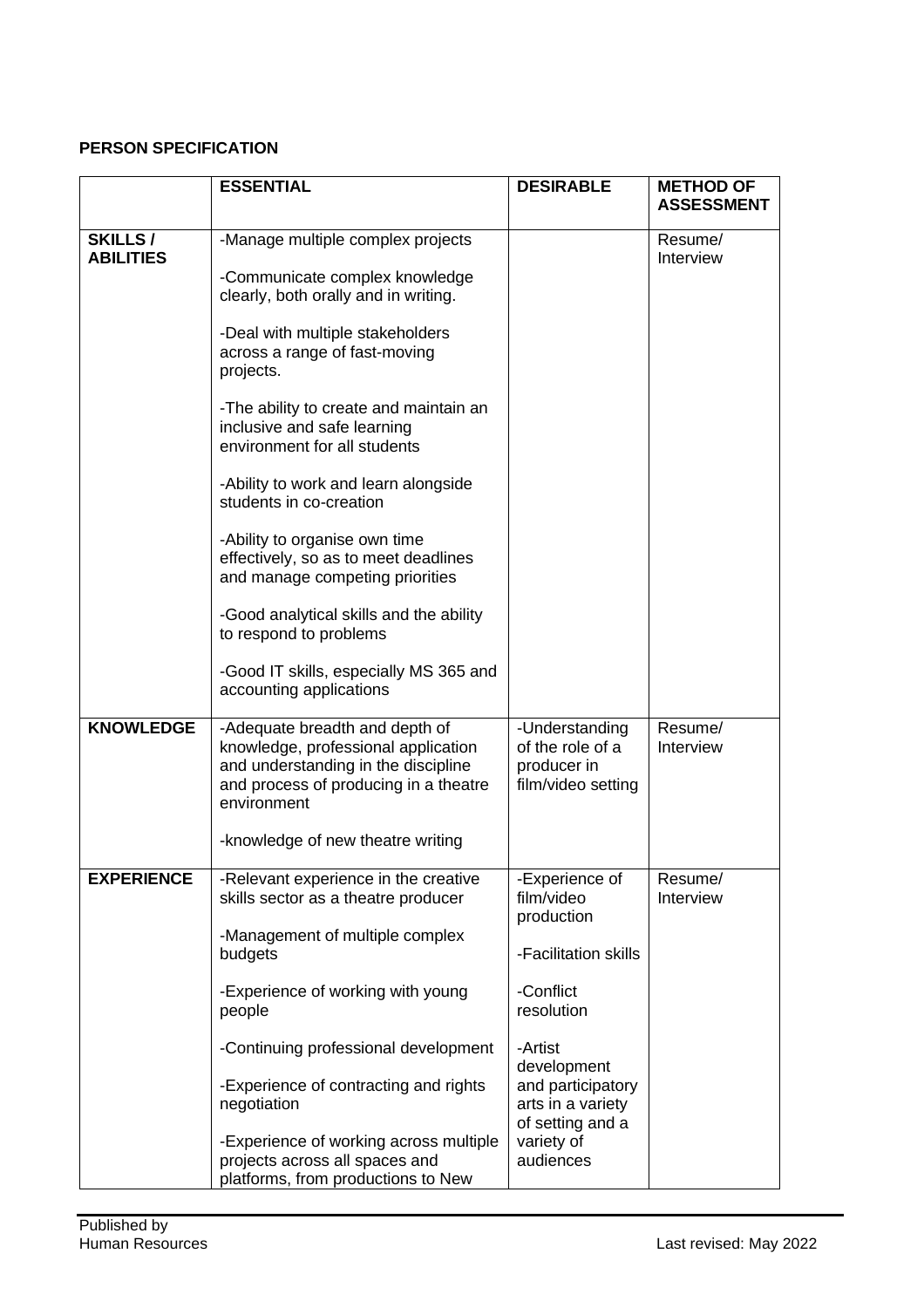|                                  | <b>ESSENTIAL</b>                                                                                                                                                                                                                                                                                                                                                                                                              | <b>DESIRABLE</b>                                                                                                                               | <b>METHOD OF</b><br><b>ASSESSMENT</b> |
|----------------------------------|-------------------------------------------------------------------------------------------------------------------------------------------------------------------------------------------------------------------------------------------------------------------------------------------------------------------------------------------------------------------------------------------------------------------------------|------------------------------------------------------------------------------------------------------------------------------------------------|---------------------------------------|
|                                  | Writing development projects to<br><b>LAMDA Scratch Lab to student</b><br>created projects                                                                                                                                                                                                                                                                                                                                    | -Work on<br>unconscious<br>bias, consent<br>and inclusion<br>-Safeguarding<br>-Health and<br>safety in<br>professional or<br>training settings |                                       |
| <b>QUALIFICATI</b><br><b>ONS</b> | -LAMDA values experience of the<br>creative skills sector in film television,<br>professional theatre and participatory<br>arts and formal qualifications are not<br>essential                                                                                                                                                                                                                                                | -Formal learning<br>(or equivalent) in<br>a relevant<br>subject and a<br>research and/or<br>professional<br>qualification.                     | Certificates<br>(if<br>applicable)    |
| <b>QUALITIES</b>                 | -Focused, highly efficient and self-<br>motivated with the ability to think<br>creatively and to take the initiative to<br>meet strict deadlines across a number<br>of simultaneous projects<br>-Collaborative team player with ability<br>to communicate clearly and effectively<br>with both internal and external<br>suppliers<br>- Excellent understanding of how to<br>facilitate and collaborate with artistic<br>teams |                                                                                                                                                | Resume/<br>Interview                  |

*This job description reflects the present requirements of the post and should not be seen as an exhaustive list of responsibilities. Duties and responsibilities may develop and change in consultation with line management.*

*The successful applicant will be required to go through a DBS 'Enhanced Disclosure' check. Expenses will be met by the Academy.*